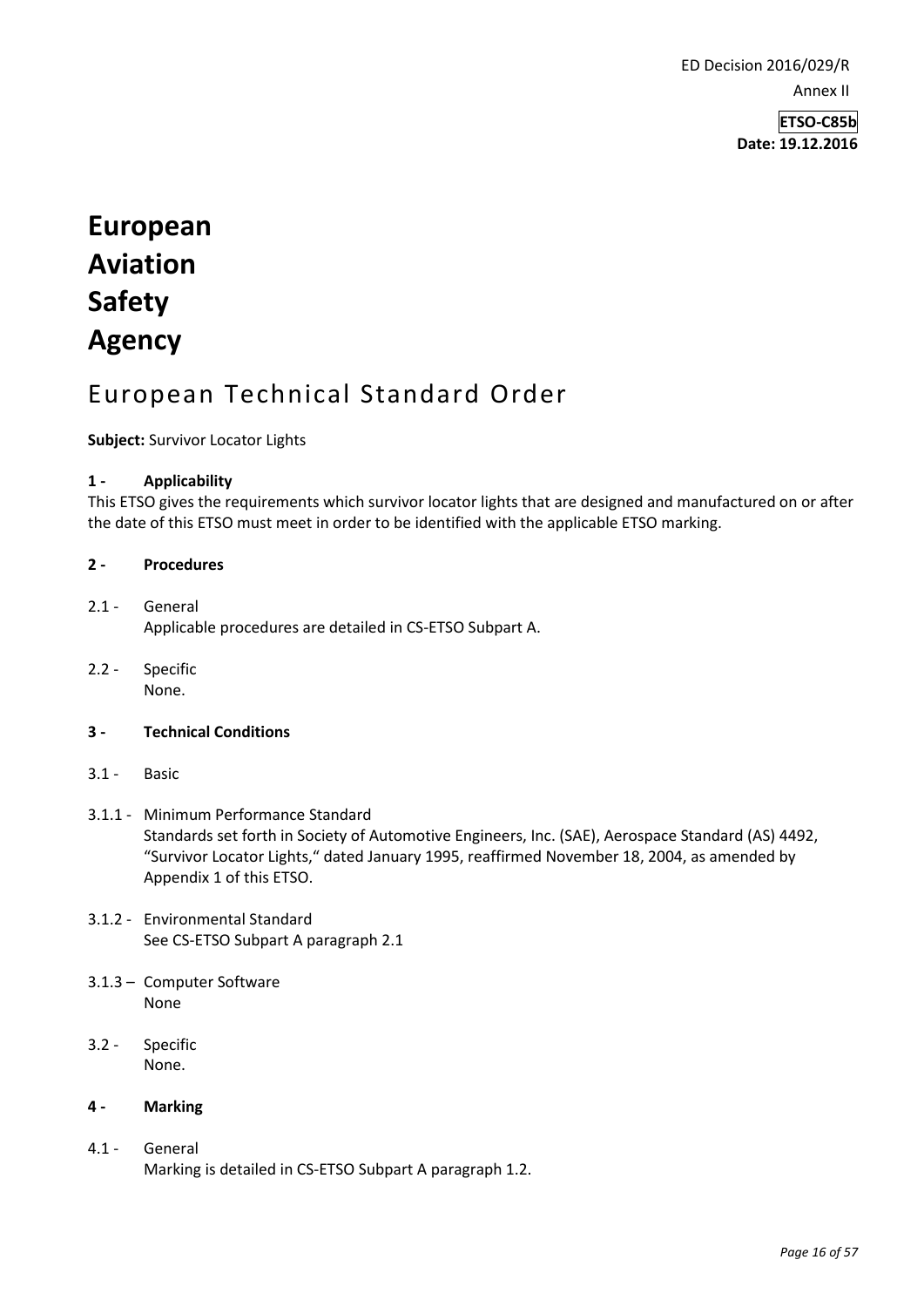ED Decision 2016/029/R Annex II

> **ETSO-C85b Date: 19.12.2016**

- 4.2 Specific None.
- **5 - Availability of Referenced Document**  See CS-ETSO Subpart A paragraph 3.